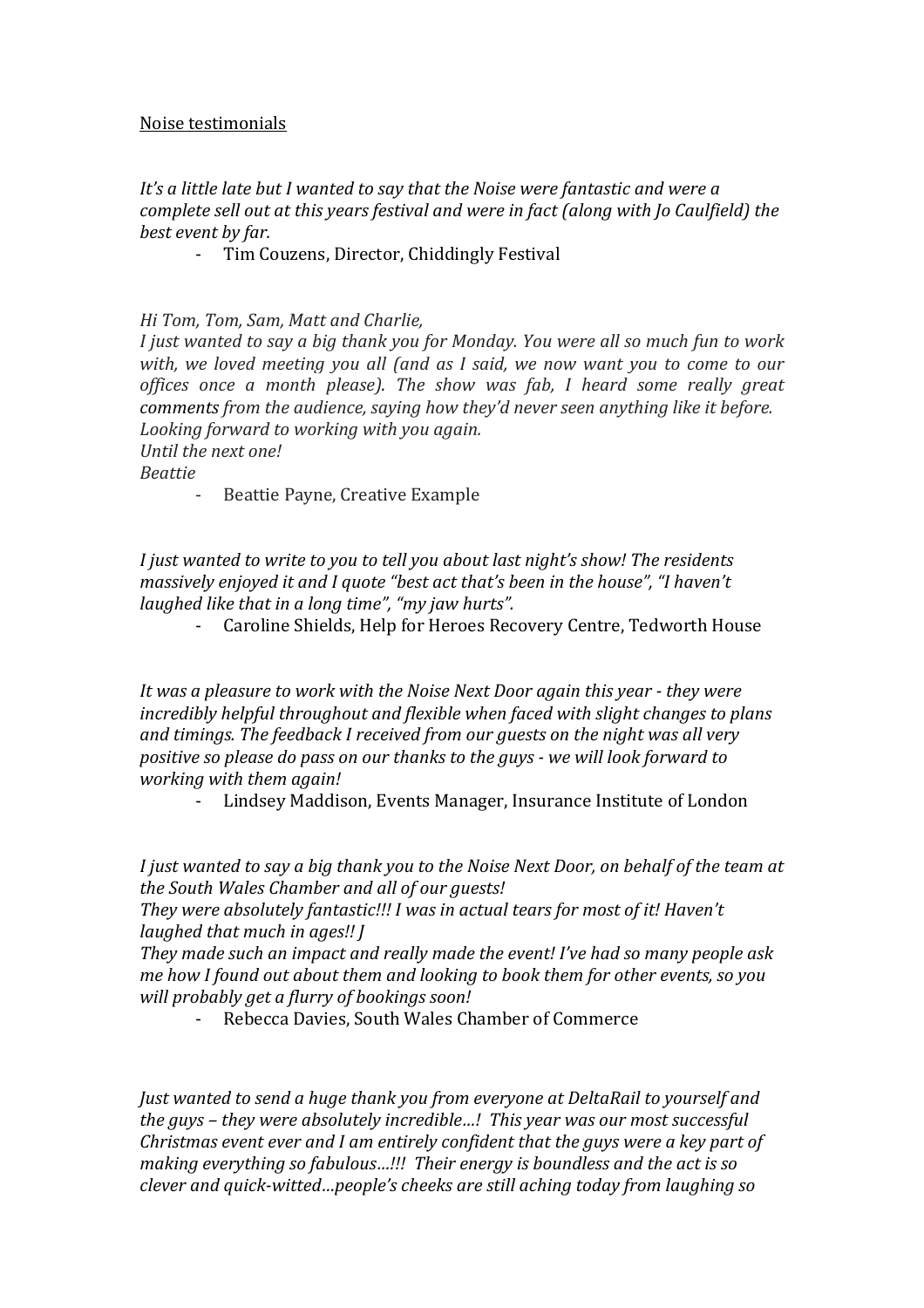*hard last week...!* They were polite, professional and low maintenance to deal with *(which is priceless for the event organiser – so a massive personal thank you from me* for helping making their part of the day stress free!) – and the feel-good mood *that they left us all in meant that a party which is normally over by 8-8.30ish was still going strong after 11pm...! I've had people stopping me everywhere I go at work to tell me how brilliant they were – and I know at least one member of staff has already booked tickets to see them when they come to Derbyshire in 2016…with a number of others trying to organise a group outing to the same gig! Thanks once again for your help in finding such a talented and hilarious act – I'm sure* we'll be in touch again next year!

- Zoe Shepherd, Delta Rail

A perfect *tonic of originality and laughter after a busy day.* The Noise Next Door *are a breath of fresh, hilarious air to be highly recommended for a corporate event.* Andy Macey, Richmond Events

The Noise Next Door managed to hit the sweet spot of being unassuming and passive during those moments of the day when we wanted to focus on our own *activities, and our own people, whilst equally stepping up to the plate when the time required it - i.e with constructive advice and assistance during rehearsal, and humour and originality once they became the 'good, bad and ugly' judges of 'Iceni's Got Talent'.* As much as the day was essentially about team bonding, it wouldn't *have had any impact without the guile, craft and professionalism of The Noise Next Door.* I wouldn't hesitate to recommend them.

- Ian Anderson, Executive Director, Iceni Projects Ltd

*It* was wonderful to work alongside The Noise Next Door, they are a professional, *innovative, engaging and humorous team. They listened to the brief and discussed* which parts of the day could be enhanced, thus greatly benefiting the outcome of *the day.* They were a delightful addition to the event team and I would not only be *greatly privileged to work with them again, I would not hesitate to recommend them to others.*

- Lucy Barton, Managing Director, Yew Tree Event Design Ltd

*I* would like you to pass on our huge thanks to all the guys in NND for coming and *performing at our wedding last November, it went down a storm with everyone* and I know that a huge number of guest have since been googling them to find out where they are performing and one is strongly considering getting in touch with *you regarding her daughters* 21<sup>st</sup> birthday. In short, they have made a number *more fans.*

*They* had to wait patiently to perform as the day ran behind schedule (as they do), *but they were brilliant.*

*In any event, we are seriously grateful to them, do pass on our thanks, we will be seeing them again this year as soon as we can.* 

- Duncan Hodgson, Purely Financial Planning